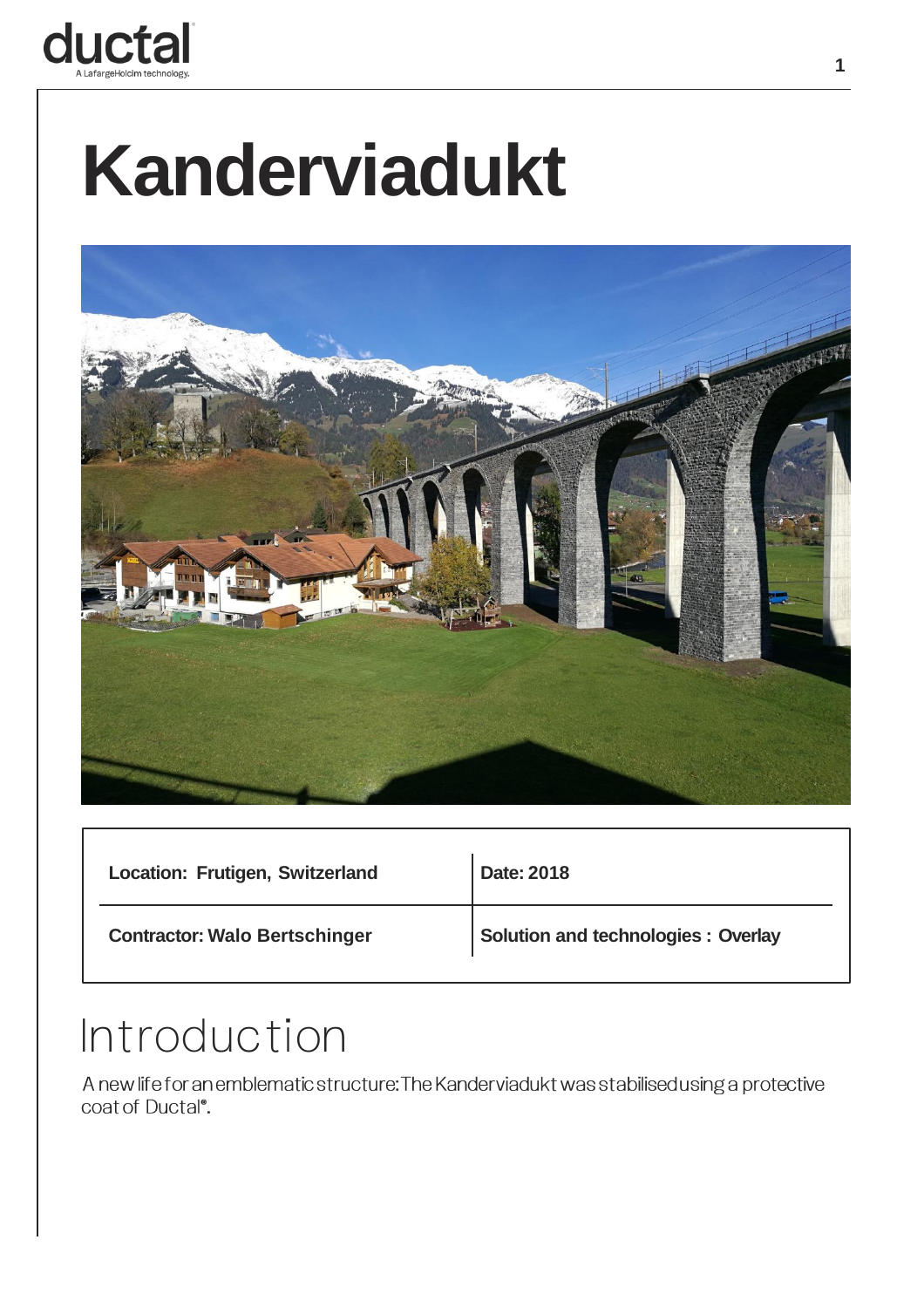

#### **Description**

Built in 1911 at Frutigen, on the Lötschberg line, the Kanderviadukt is an emblematic structure in the valley. This stone masonry bridge, 274 m long, acts as a link between the north and south of Europe for the transport of people and goods.

## **Challenge**

During regularinspections ofthe structure, it was discovered that the polymerbitumen sealing (PBD), applied sixty years before, was no longerable to protect the structure against water infiltration resulting in the first damage to be suffered by the bridge. A new protection was required in orderto guarantee its integrity for the coming decades. The engineering company in charge ofthis project therefore proposed a like-for-like replacement of the PBD coat as well as a variant in Ductal® ultrahigh performance fibre-reinforced concrete(UHPFRC).